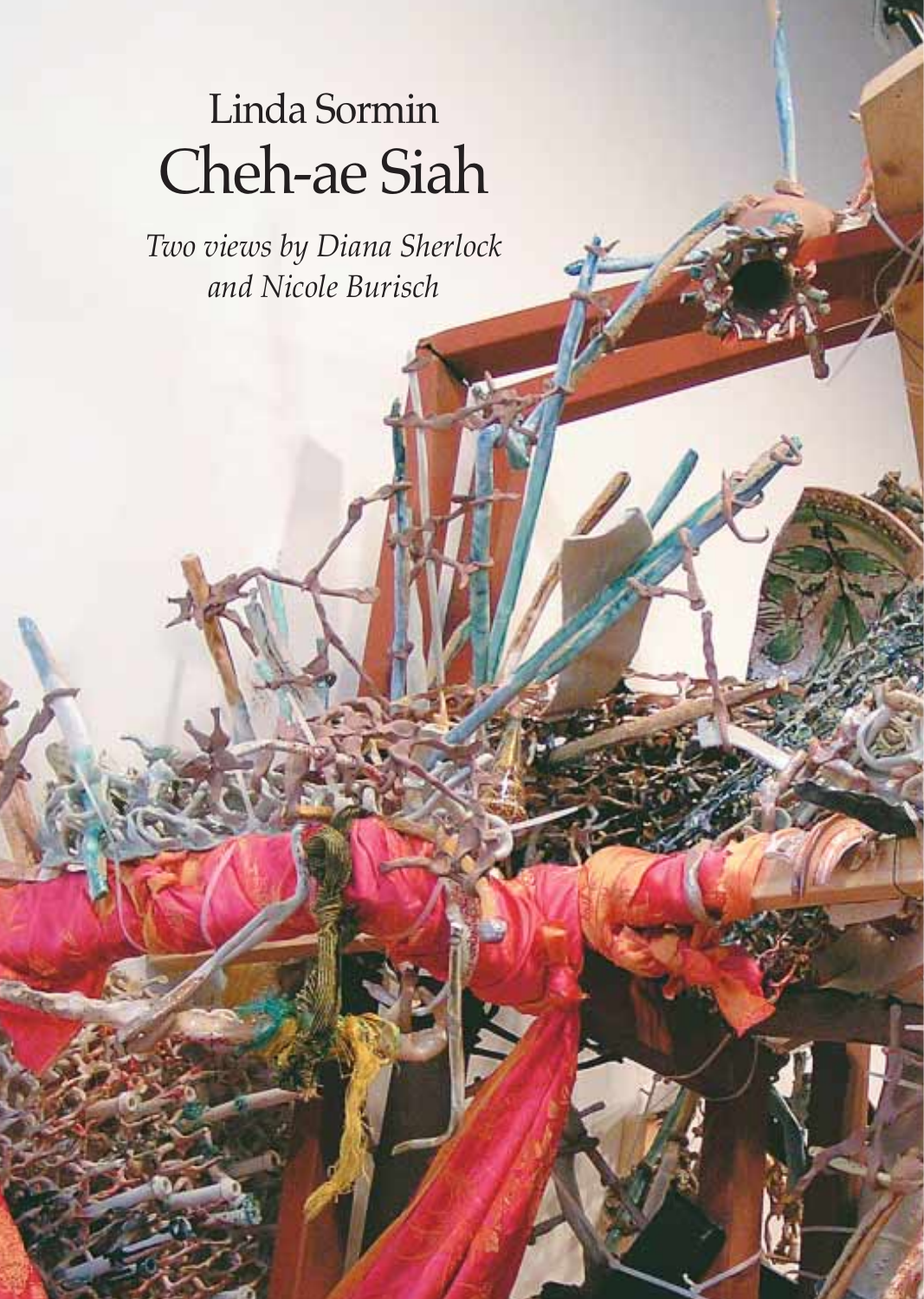

## 1. ARTICLE BY DIANA SHERLOCK

S IF OVERFLOWING FROM THE TOWER OF BABEL ITSELF,<br>Linda Sormin's 2006 exhibition, *Cheh-ae*<br>Siah, offered the language of ceramics to<br>audiences at Stride Gallery in Calgary Alberta Linda Sormin's 2006 exhibition, *Cheh-ae Siah*, offered the language of ceramics to audiences at Stride Gallery in Calgary, Alberta, Canada. Born in Bangkok to an Indonesian father and a Chinese mother who grew up in Thailand, Sormin was raised in Southeast Asia and South Western Ontario. Her ongoing interest in language as a site of cultural identity is informed by her family's hybrid cultural heritage and her childhood memories of creating a private language that blended Malay, Thai, Cantonese and English. The exhibition's title – *cheh-ae* is drawn from a Southeast Asian dialect (Karen) for 'to giggle,' and *siah* is 'to lose' in Thai – montages cultural references to continue this playful exercise. *Cheh-ae Siah* foregrounds the precariousness of our lives and values things born from hybridity, absurdity and a loss of control.

While working for a humanitarian agency in Laos during the early 1990s, Sormin reconnected to the idea of community and the physical investment that goes into handmade objects. Following this experience, she began using unpredictable ceramic processes as a metaphor for the precarious and shifting nature of life itself. Sormin quickly realised the refined vocabulary, idioms and colloquialisms of ceramics could be restructured, like language itself, to reinvent familiar forms like bowls, cups and figurines and create new meanings. Moment by moment, Sormin began writing her story in clay or, as she says, "pinching the narrative".

Sormin borrows literally and figuratively from the language of ceramics to build a sculptural catalogue of references to ceramic histories and traditions. Described by Sormin as "driven by appetite", her 2006 ceramic architectures – hand-built grids, roaming extruded structures – devour salvaged

ceramic fragments and cannibalise commercially produced kitsch objects and souvenirs. Objects are fused to forms and forms are built on top of objects, but there is no obvious underlying structure. From a distance these constructions give the appearance of large abstract sculptures concerned with form and materiality. On closer inspection, one discovers narrative connections between the smaller juxtaposed elements that might reference the history of ceramics, Sormin's travels or any of a number of other cultural narratives.

Sormin's new works follow a similar premise, but function in reverse. At Stride Gallery she began with found, self-contained and self-supporting metal scaffolds reminiscent of modernist formalist sculpture on which she grafted salvaged remnants of porcelain, stoneware and earthenware objects. Hand-built, altered, found and reconstituted ceramic grids and shards are attached with pinched wet clay coils, gluey slips, colourful cloth fragments and, perhaps a few too many, plastic zap straps. Each towering, topiarylike construction is based on a familiar ornament – a Blue Mountain Pottery ceramic deer, a white ceramic swan, and a celadon-glazed elephant – yet the final result is alien in its excess and frivolity.

At times the underlying structure is totally encrusted with ornaments, glitter, glazes and foil leaf that blur the line between form and decoration. Here, surface drips, sprays and splatters are highlighted as fetishes of the ceramic process. The works evoke a wonder more suited to vine-encrusted ancient Buddhist temples, colourful festival floats, museum curiosity cabinets or infinitely repeating products on department store shelves.

Sormin's postmodern constructions always seem on the verge of collapse. By continually resorting the ceramic lexicon, Sormin means to explode cultural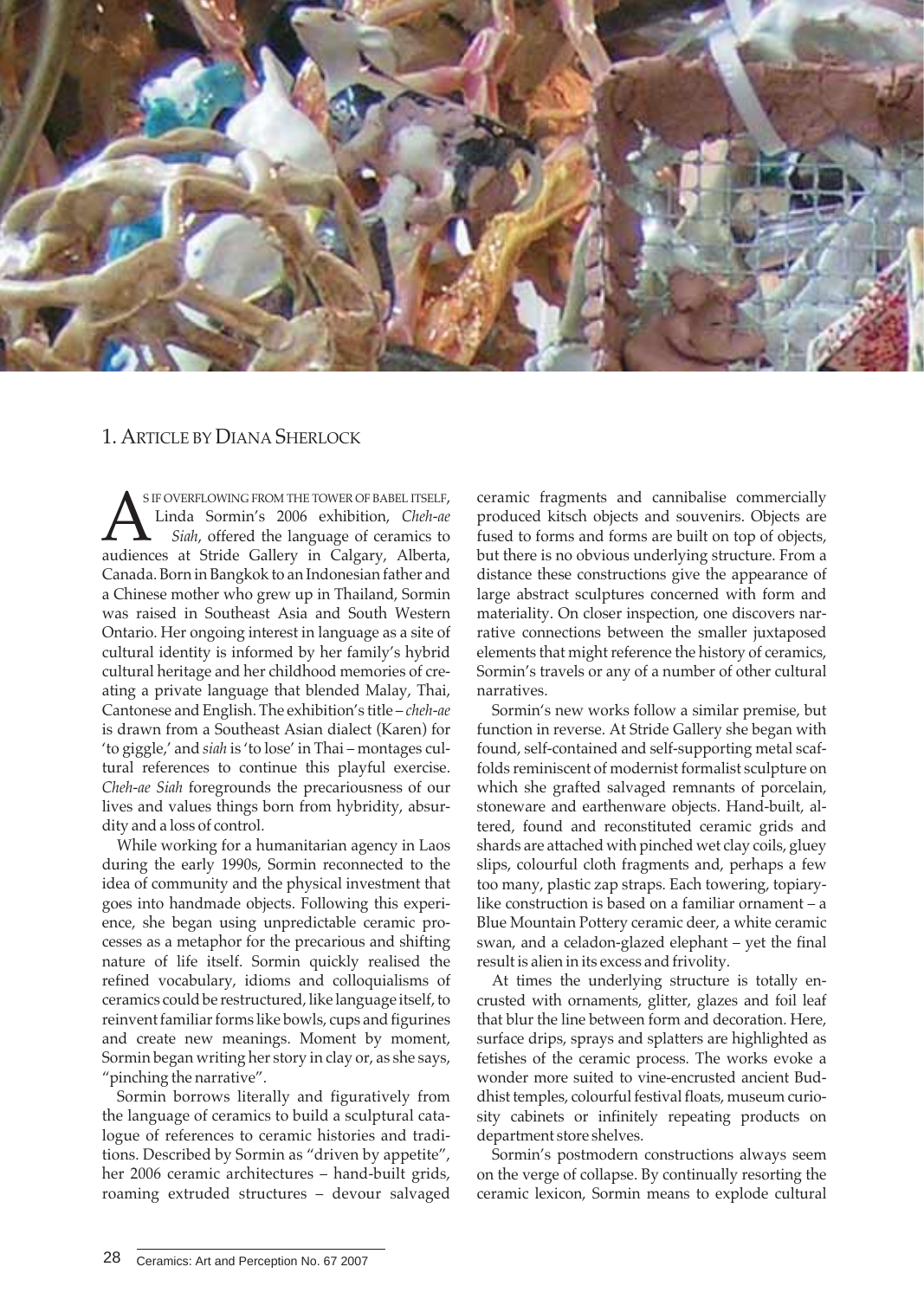

## 2. ARTICLE BY NICOLE BURISCH

and aesthetic categories. These works pose questions: What are bad ceramics? What is bad taste? What values comprise these aesthetic judgments? More importantly perhaps, Sormin interrogates how these value judgments inform our identities and social, political and economic ways of being in the world.

The idea of becoming or knowing who we are in the world is largely formed by our interactions with others and the material world. To date Sormin's installations have been process-oriented, labourintensive and performative, but solitary. *Cheh-ae Siah* is the first time Sormin has relinquished control and actively worked with a team of collaborators to produce the work. For Sormin, collaboration continues her process of personal and social reinvention; "I like to unbalance myself in my practice, throw new loops into the game." Responding to Sormin's overall objectives, volunteers brought their individual skills and aesthetic biases to a collective environment and created works in the spirit of an elaborate exquisite corpse.

There are no discreet, cohesive or authentic identities within Sormin's extreme ceramics. Each material, process and maker melts into the other – entangled in a hybrid where form and surface become one. The works are physically and conceptually provisional and unstable. Here creativity is about potentialities, a speculative utopianism that embraces chance, risk, failure and surprise.

*Top: Portal 2 (detail). Ceramics and found material.*

F SUCH A THING AS THE 'CERAMIC ESTABLISHMENT'<br>could be said to exist, Linda Sormin's ceramic<br>sculpture practice could certainly be viewed as<br>working towards its reform – not necessarily towards F SUCH A THING AS THE 'CERAMIC ESTABLISHMENT' could be said to exist, Linda Sormin's ceramic sculpture practice could certainly be viewed as its complete elimination – but towards a necessary reevaluation of the systems and values that are at the core of contemporary ceramic practice.

Sormin's exhibition *Cheh-ae Siah* at Stride Gallery in Calgary April – May 2006, showcased her radical approach to the materials, processes, technique, collaboration and an aesthetics of clay. Over the course of several days, Sormin installed three new works in the Stride space, colonising the walls and floors with her large accumulative sculptural works.

The Stride space provided an appropriate venue for the installation of these works. The gallery's narrow space was interrupted by the protruding and seemingly unstable outcroppings of the pieces, forcing a conscious and almost intimidating navigation among the works. The sense of precariousness and unease was heightened by the fact that two of the works had been built up the walls of the gallery, with overhanging sections jutting up and out into the space above. Any approach to investigate smaller details of the work inevitably required being close to or beneath these seemingly precarious overhangs. This forced positioning highlighted the contrast between the distinct physical presence of the works and the small detailed narratives and objects hidden within them.

Sormin's sculptures are built using an array of processes and materials, cramming together masses of unfired clay with shards of discarded and broken ceramic remnants, found objects and metal supports. Delicately pinched lattice-like grids join and cover the assembled pieces of fired, re-fired and raw sections. The finished works present a complex, messy and

Diana Sherlock is an independent contemporary art curator and freelance writer who works in Calgary, Alberta, Canada. A version of this article was previously published in the Arts and Books section of the *Calgary Herald* on April 8, 2006. Caption title page: *Blue Mountain Deer (detail). 2006. Ceramics and found material.*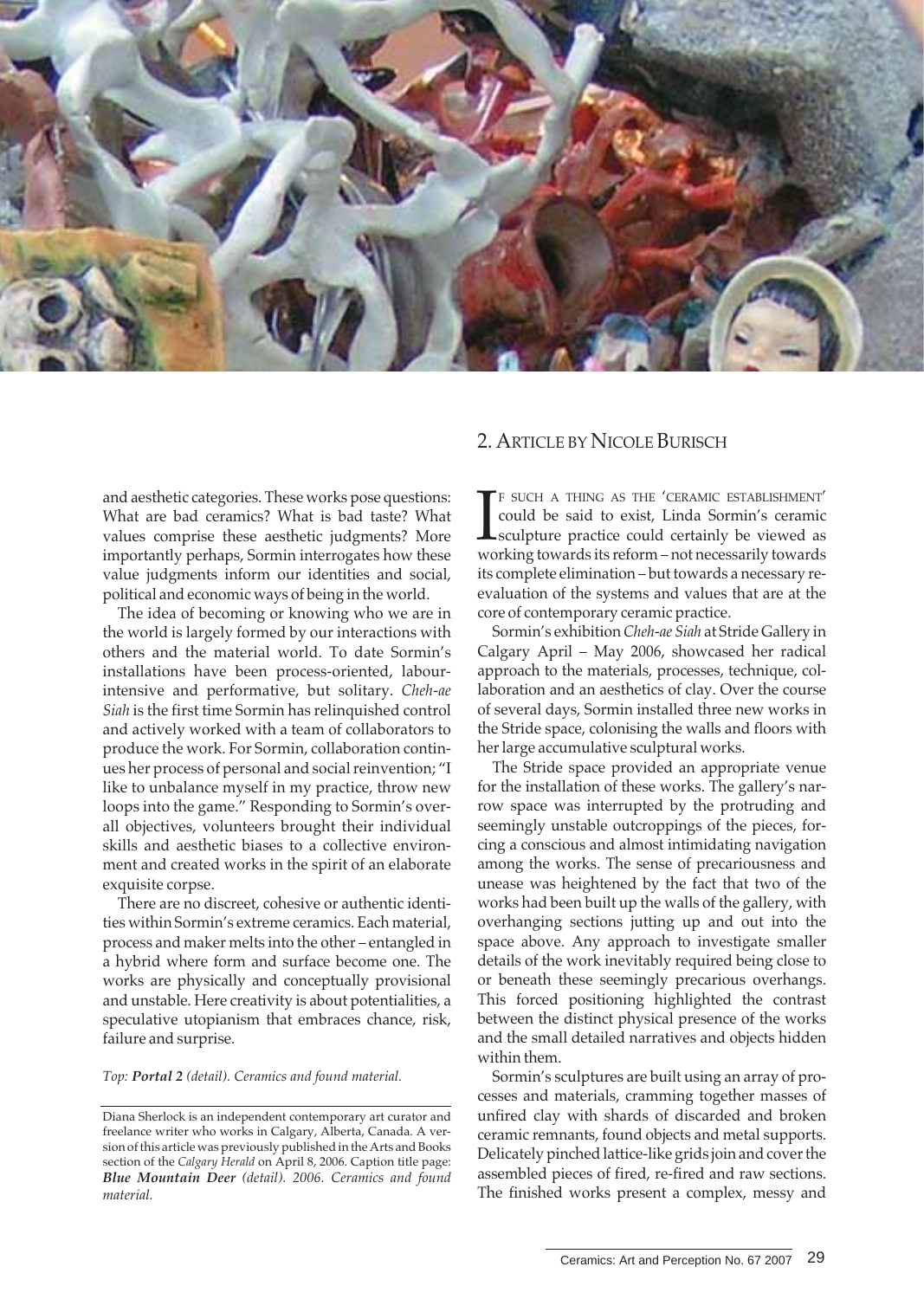

infinitely layered collection of surfaces, forms, and references.

By including examples from across the spectrum of ceramic materials, Sormin's work dispels any notion of a hierarchy amongst these materials. Fine china cups share a space with raw earthenware coils, and any object – regardless of its previous value or intended use – is eligible to be used as a component of the work. During her artist talk at the Alberta College of Art and Design, Sormin discussed the "obsession with material, and the fetishisation of a ceramic thing"1 that can be a focus among those involved with this medium. The re-examination and questioning of this 'romanticisation of material' is an idea that continually surfaces in her work, where it is enacted through her combined use of so-called high and low materials. Contrary to the typical practice of choosing one material and mastering its properties and applications, Sormin's works suggest an equal weighting of all ceramic materials and undermine any emphasis on purity and value.

A similar democratisation of process also exists in these works. No single technique is given precedence over another with wheel-thrown, slab-formed, pressmoulded, pinched and mass-produced wares all coexisting within one piece. The tenets of mastery, craftsmanship and skill are questioned in these combinations: simple and accessible methods of forming, building and attaching are visually equated with labour and time-intensive approaches. Many of these simpler processes can be learnt and used by anyone, and (like the pinched components) employ recognisable repeated gestures that are easily understood by all viewers. Each process inherently carries its own vocabulary, history and traditional purpose; and when placed side by side, present an impressive array of recombinations and juxtapositions.

For the installation at Stride, Sormin invited volunteers and students from the Alberta College of Art and Design (ACAD) to assist with the building process. While her previous works have often included donations of broken or discarded ceramic pieces (a tradition that began with people leaving these 'gifts' outside her studio at Alfred), this was the first time that several contributors had been involved with building and assembling. Sormin admits that in some ways it was challenging and even "harrowing"<sup>2</sup> to have other hands involved in the process. She explained that when she is constructing these forms on her own, she understands their structure and knows exactly how their parts have been linked together and thus has a better sense of how much can be added or altered. Often her sculptures are intentionally built up to the brink of collapse and, with collaborators involved, she may not have the same understanding of their stance or stability. However, she also insists that she would certainly try the collaboration again, saying, "I think it's possible to get too familiar with a material or process. I try each time to set up a new challenge or new experience."<sup>3</sup>

The installation created in Stride incorporated donated pieces from students and local artists, as well as using abandoned welded metal sculpture projects from ACAD as structural supports for the works. Their inclusion created a subtle undermining of their original intention: transforming once-pristine formalist studies into functional structural reinforcement, covered over in dense and colourful ceramic embellishment. In some ways, the traditional functional role of ceramic vessels is referenced in this aspect of the works.

The inclusion of recognisable fragments from other ceramists' work presents an interesting 'ceramic injoke' for those who know their makers, while also questioning the preciousness or exclusivity of artistic authorship. The new collaborative approach employed at Stride takes this subversion a step further. Rather than fetishising the distinct and solitary work of a single artist, this inclusive process included the hands and choices of more than a dozen contributors.

This collaboration is indeed a strong reworking of the framework of individual artistic practice, and